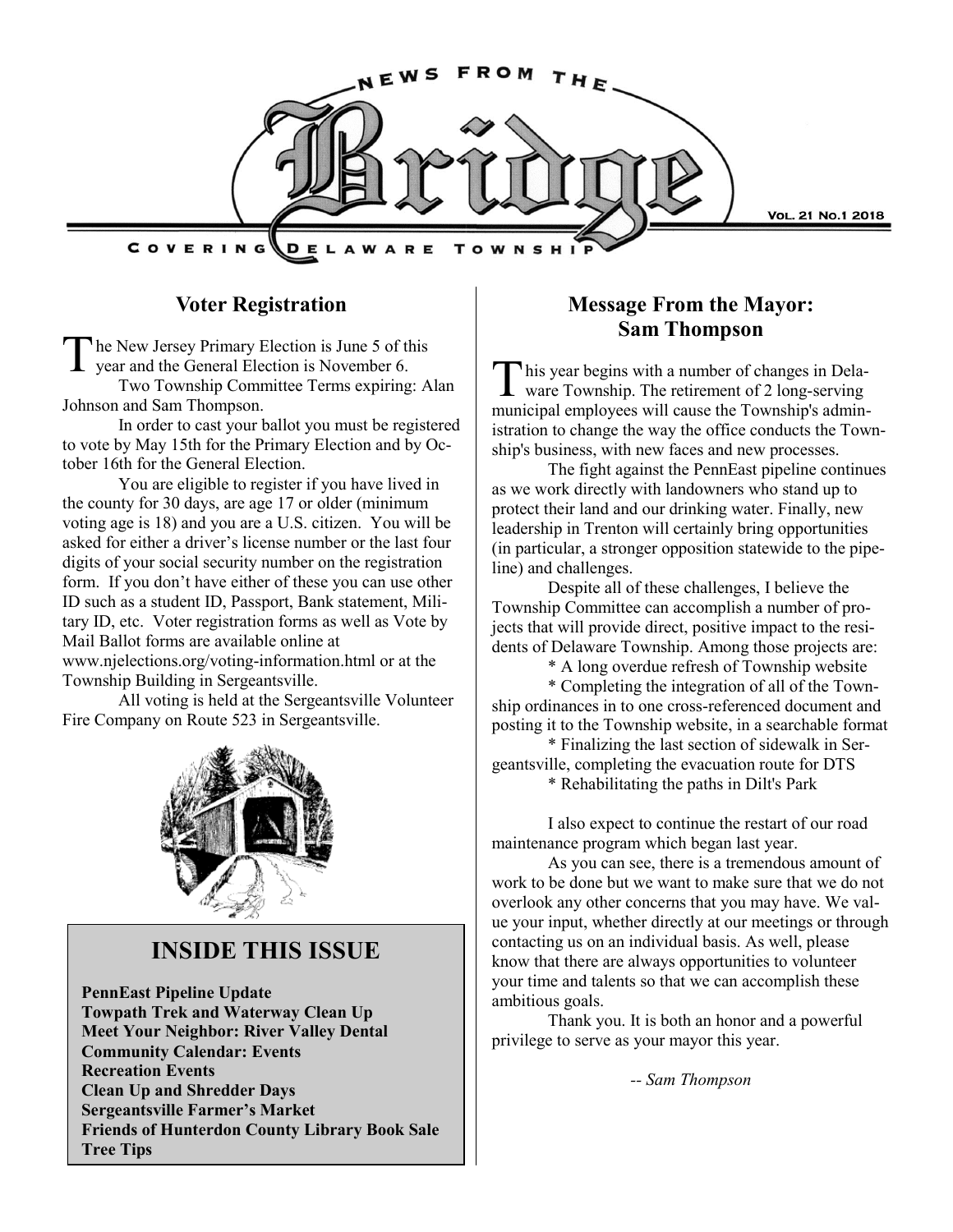# **Meet Your Neighbor: River Valley Dental**

*by Mary Coffey*

As I entered the River Valley Dental office in Ser-<br>geantsville, Mark Bydalek's dental team and his s I entered the River Valley Dental office in Serwife Maureen warmly greeted me as if I was welcomed into their home. Mark Bydalek celebrates his 30th anniversary practicing dentistry in 2018. Also a talented artist (he has a breathtakingly beautiful collection of detailed, delicate wildlife drawings), he brings to dentistry not only precision but an eye and commitment to maintaining the natural beauty of teeth, with great attention to patient care.

Mark is one of three sons of a woman from Den Haag, Netherlands. She met his Dad, an American Air Force dentist, while he was stationed in Germany. Mark was born in California and lived throughout the U.S. until his Dad retired from the military and they settled in the Philadelphia area.

Mark met his wife Maureen at the Jersey shore. While visiting Beach Haven, they met on the beach and continued their relationship in Philadelphia as he attended Temple University and she attended the Philadelphia College of Textiles and Science. They dated for eight years while Mark completed his doctorate and Maureen worked in New York City in the fashion industry. They married in 1988 and live on Maureen's family farm in Kingwood Township.

After a year of working in Phillipsburg, Mark began to look for a location for his own practice. Driving home from the Philadelphia Airport, the Bydalek's noticed a "For Rent" sign in a window in downtown Sergeantsville. Chuckling Mark recalls his first patient vividly. "Before opening my business, my brothers and their wives came to help us update the interior. We had put a "Dentist Soon" sign out front, and as we were painting the reception area, a woman urgently needing a dentist to fix her broken tooth walks in. We had not moved the equipment in yet so I had her sit on a bench in our reception area facing the sunlight as I mixed materials and gave her a temporary filling! My brothers painted around her! She continues to be a patient to this day and one of my fondest."

The Bydalek's have two children, Addie and Ian, and together they work the family farm. Maureen designs, using their llama fiber to create blankets and table linens for private sale. They sell hay to horse and sheep farms as well as a local CSA. Mark values the balance of his two passions, working in half millimeters by day in the dental office and with farm equipment on nights and weekends.

 His daughter mentions that Mark was offered a scholarship for art school, but chose dentistry because of his intrigue with the medicine combined with the "art" of the practice. This is why he continues to enjoy his profession and especially cosmetic dentistry. "There is an art in reproducing what is natural both in shape and color. No two patients are the same and it is a challenge to match personality with smile design." In addition, he values taking an integral role in his patient's overall wellness. While few think of their dentist as playing that critical role in their healthcare, dentistry has come a long way. Today we understand that the overall health of your mouth, teeth, and gums can play a role in maintaining health throughout the body.

Mark mentions the sincere admiration he has for his team. Everyone's job has evolved as the practice continues to grow with the implementation of new technology, science and "best practice" protocol. This longstanding, trusted, group make it a comfortable, pleasant and safe place to receive care.

Daughter, Addie, now works as the Wellness Director in the business. Her degree is in Health and Bio-Medical Sciences. She is a professional nutritionist, personal trainer and licensed massage therapist. "With the addition of Addie to our team we are continuing to reinforce our commitment to our patients to support their overall wellness goals".

Why Sergeantsville? Mark responds, "It is with great personal satisfaction and my privilege to share what I believe is the best care and the latest technology for dental health to a community that deserves the best. Look at where we live – nothing less than extraordinary – and look at our neighbors – hard working, engaged, interesting and nice people. When I bought this beloved Higgins' farmhouse, my goal was to blend in, not change the footprint of the house or the community in which I work, but to add an understated level of care to the community, one smile at a time."

### **Recreation Commission Events**

Indoor activities for adults and teen<br>ware Township School as follows: ndoor activities for adults and teens continue at Dela-

**Adult Mens basketball:** Tuesday and Thursday nights from 7 to 10 p.m.

**Adult Co-ed volleyball:** Wednesday nights from 7:30 to 10 p.m.

**Adult Co-ed soccer:** Monday nights from 7 to 10 p.m. **Teen Co-ed basketball/volleyball:** Certain Friday nights from 7 to 9 p.m. Parents of players required as chaperones.

Outdoor ice skating at the Township's seasonal rink at Delaware Township School. Please observe posted rules. No skating during school hours.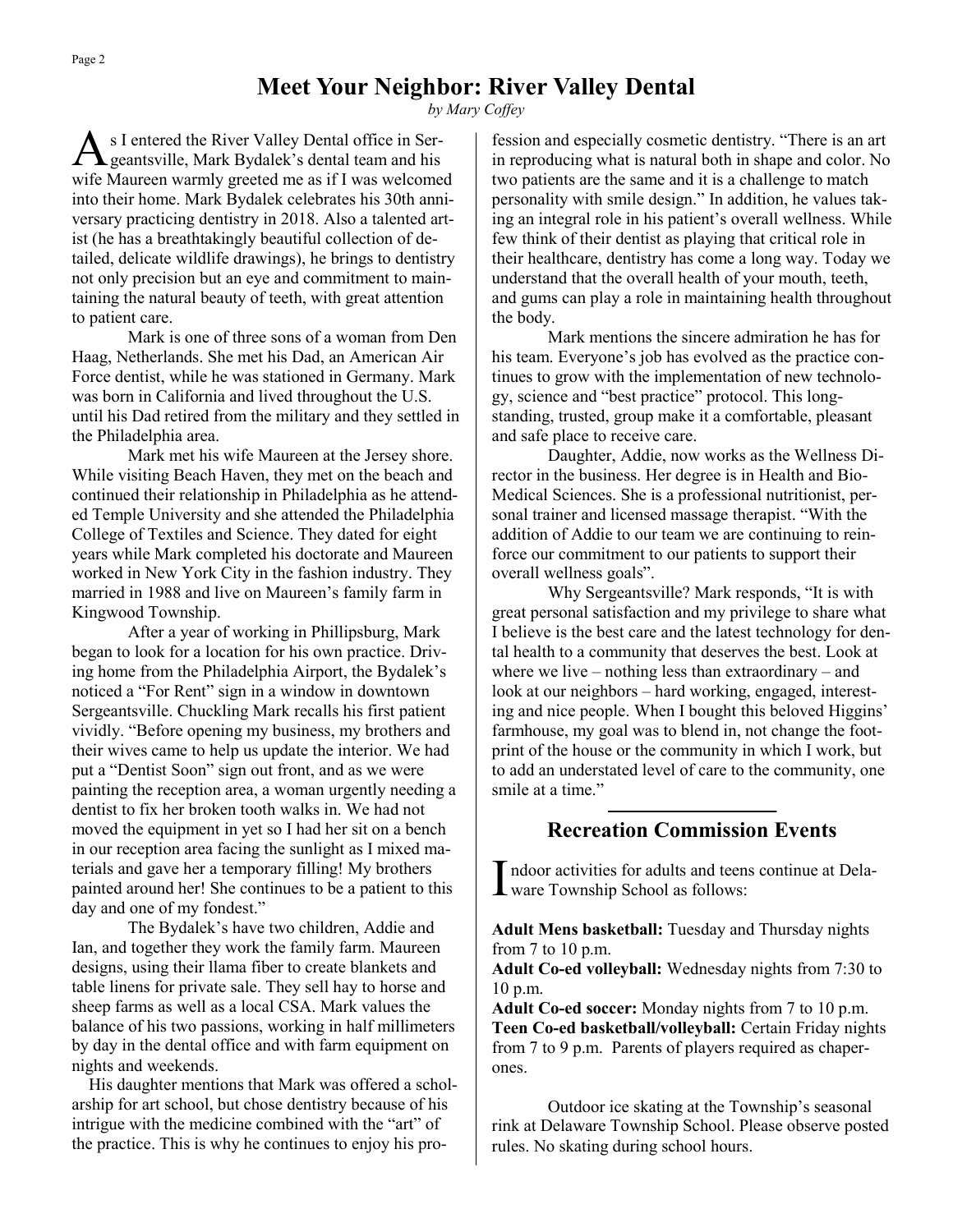### **Hunterdon County Library Book Sale**

T he Friends of Hunterdon County Library are holding their annual book sale on April 28-30 at the South County Park Fairgrounds, The Grange Building, Rte 179, near Lambertville and Ringoes.

Saturday, April 28: Public Admission 10am to 5pm. Prices: Hardcovers and trade paperbacks, \$2.00 and paperbacks 50 cents. Specialty books at higher prices. Also available: CDs, DVDs, video games, and sheet music at various pricing.

Sunday, April 29: 10am to 3pm. Half-Price Day. Prices are 50%.

Monday, April 30: 9am to 2pm. Bag Sale Day. Fill a bag supplied by FoHCL at steeper discount.

#### **Book Drive**

Donate books, CDs, DVDs, video games, and sheet music, preferably in boxes with lids, to the book sale. Drop off dates are Saturday April 14 and Saturday April 21, from 9am to 2pm at the South County Park Fairgrounds, The Grange Building.

NOT accepted: LPs, Vinyl, cassette tapes, former library books, encyclopedias, magazines, catalogs, textbooks, Readers Digest versions, computer books published prior to 2009, and books that are soiled, moldy, and mildewed.

Please contact fohclfriends@gmail.com or visit www.hclibrary.us/friends/booksale.htm for more information. Volunteers welcome.

## **Recreation Commission: Upcoming Activities**

**Egg Hunt:** March 31st at Dilts Farm Park at 1 p.m.

**Yard Sale:** May19th—Pre-registration required by email Deltwprec@gmail.com or call 609-397-3240 Ext. 205. Please leave your name, address, phone number, and, if you so choose, a maximum 10-word description of items you have for sale, i.e. toys, tools, furniture, clothes, household, etc.

**Great Crate Race 30th Anniversary Celebration:** Tentatively scheduled for June 30th.

#### **Great Crate Race:** July 4th

**Summer Recreation Program at Delaware Township School:** Tentatively scheduled to start Monday, July 9th and running for 3 weeks, 9 a.m. to Noon. Pre-registration required. Look for more information later this year on the Township's website.

### **The Great Crate Race Start Planning Today**

T he Rec Committee is planning a special town wide event for the afternoon into evening of Saturday June 30th in celebration of the 30th anniversary of the crate race. More details to follow in the coming months.

The Delaware Township Recreation Commission will hold the actual Great Crate Race on Wednesday July 4, 2018 beginning at 9am. Start thinking about dusting off your car or building a new one! If you are looking to purchase a car to participate in the event this year or looking to sell a car please contact us.

This year celebrates the 30th anniversary of this great Township tradition. We will be recognizing the history of the Race, so if anyone has any memorabilia or photos from prior races that they can share, it would be greatly appreciated.

July will be here before you know it so plan on participating/attending this fun filled community tradition. Registration forms and details can be found on the Township website www.delawaretwp.org . If you have any questions please contact Kathleen Herman at 908- 399-4164/kah7999@hotmail.com or Steve Smotrich at 908-255-5358/stevesmotrich@gmail.com

#### **Tree Tips**

As the days lengthen and spring returns to Delaware<br>Township, it's the perfect time to do some spring s the days lengthen and spring returns to Delaware tree maintenance before the summer season begins. Take a walk and look for any damaged or dangerous limbs that may have resulted from winter storms.

Without any leaves to obscure the view it is much easier to see damage. Remove broken and dead branches with sharp pruners or a saw. It is not necessary to treat the wood with pruning paint. It is probably worth contacting a tree service for large jobs or overhead work.

Spring is also a good time to renew mulch around tree bases, but be careful to avoid "mulch volcanoes" around the tree base. Mulch should be around 3 inches deep and away from the trunk to avoid insect damage and rot. Always follow fertilizer directions and place around the dripline of the tree, never against the trunk.

A warm spring afternoon of maintenance can go a long way towards safe and healthy trees for the rest of the year.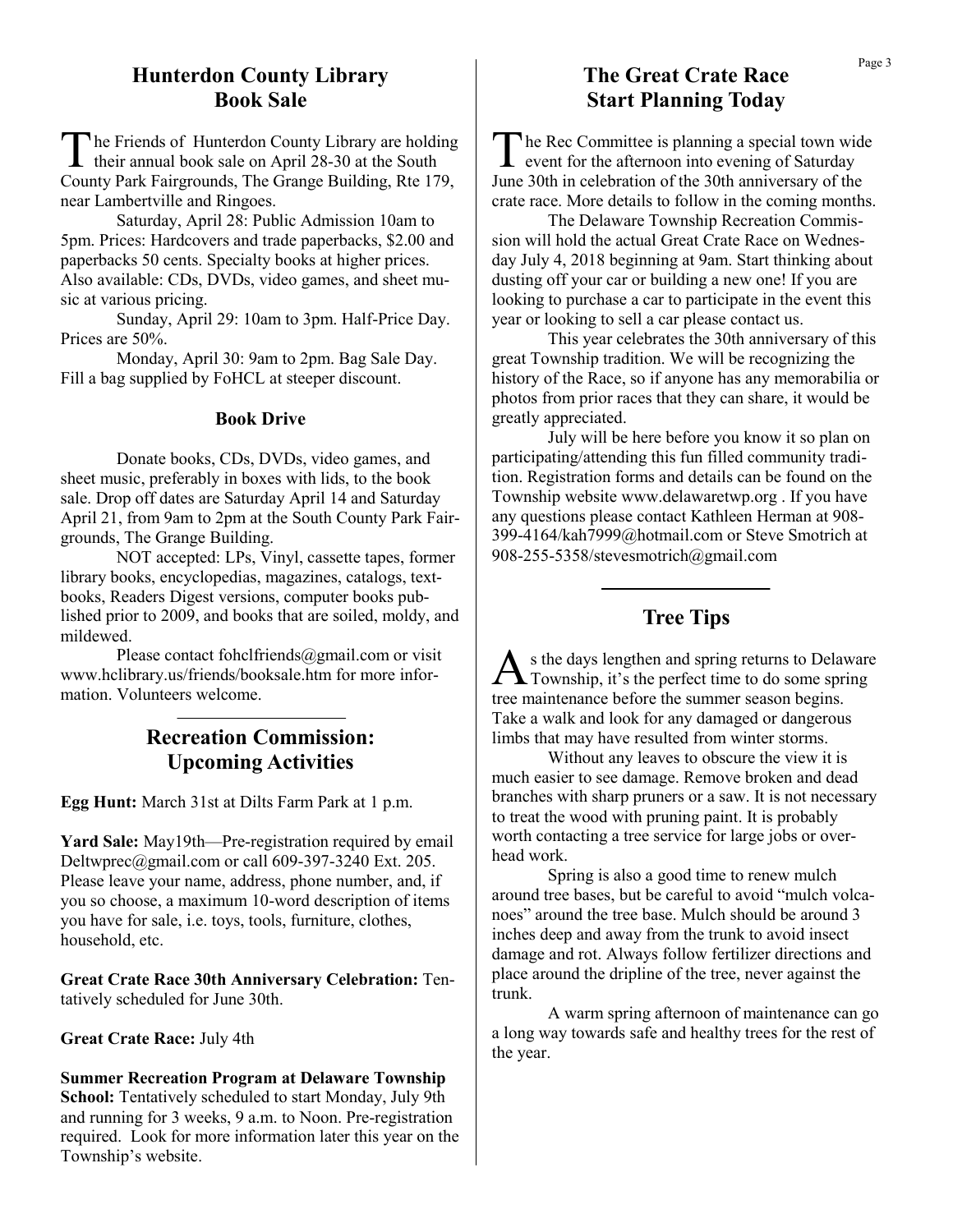# **Reading School House Restoration**

The Delaware Township Historical Society together<br>with the Township's Historical Advisory Committee he Delaware Township Historical Society together is working on plans for the restoration of the Reading School House (also known as the Wescott House).

The groups have decided to restore the school house to the 1940's time period. To assist in this effort, the groups are interested in speaking to anyone who attended the school, and would like copies of any old photographs to assist in the restoration.

In addition, as plans progress volunteers will be needed to assist with various phases of the restoration. If you have information or would like to help, please contact Chuck Taylor at 908 284-4735 or Marilyn Cummings at 397-5363.

#### **Pipeline Update**

A t the end of January, the Federal Energy Regulatory Commission (FERC) approved the PennEast pipeline with a list of 88 conditions. Although disappointing, this was not unexpected since in its entire history, FERC has only denied two pipelines. While residents now must grapple with having their properties condemned, the pipeline fight moves to the State level.

The pipeline cannot be constructed without several State permits, none of which have yet been obtained. In fact, the Department of Environmental Protection (DEP) has recently stated that it has no application pending since the application submitted was seriously deficient and cancelled. The Township will continue to provide comments on the pipeline to DEP, and work with and support our residents as this new process gets underway.

### **Sergeantsville Farmers' Market Opens May 12**

T he Sergeantsville Farmers' Market opens its 14th season on Saturday, May 12 with farm-fresh, locally grown vegetables, pork, lamb, chicken and eggs, as well as flowers and artisan goods.

The market also features entertainment such as live music, pony rides, and other activities for children.

This year's vendors include AppleJack Farm, Blue Mist Hollow Farm, Croton Farmers' Cooperative, Keona Farm, Mt. Salem Farm, Pretty Bird Farm, Q's Cookies, Sweet Valley Farm, and the VanNess Farm.

Located across from the Township building, the market will be open from 8:30 am to noon every Saturday through the end of October.

Visit www.sergeantsvillefarmersmarket.com, like us on Facebook, and stop by the market! Interested in becoming a vendor? Call Jack Gaskill at 908-268-3641.

#### **"What's Wrong with Bamboo?"**

*By Dr. Roger R. Locandro*

There are over 1,000 species of "bamboo." Bamboo grows everywhere and anywhere. Bamboo has been here are over 1,000 species of "bamboo." Bamboo listed as one of the most obnoxious and invasive plants in the world, and it grows profusely throughout our township.

Bamboo was brought to North America by people who wanted to sell plants that were uniquely different and easy to grow. To many people bamboo is indeed beautiful and different and it is easy to grow-- too easy!

Bamboo is extremely invasive, will thrive most anywhere, and will rapidly out-compete other plants. It will invade streams and shut them down. It is very hard to get rid of with chemicals or cultivation. It can grow around and through buildings and become so densely crowded that it provides little habitat for wildlife.

The bottom line is that bamboo is very invasive, destructive, and hard to control. Some states and municipalities have regulated or even banned the sale of bamboo. Connecticut has actually made planting and maintaining bamboo a criminal act.

Bills to regulate bamboo in New Jersey languish, although some towns are working on ordinances. As of now it is up to individual property owners to avoid planting bamboo and to find ways to control bamboo they find on their land with the help of County Extension agents and other plant specialists.

### **Sandbrook Meadow Farm Community Supported Agriculture**

S andbrook Meadow Farm is heading into its 8th<br>growing season, offering nearly 300 members a growing season, offering nearly 300 members a wide variety of fresh, local, organic vegetables on a weekly basis. Sandbrook's unique Community Supported Agriculture (CSA) model gives members the flexibility to customize their share and use farm share "credits" to choose from a selection of the week's harvest.

Members may pick up produce at their convenience on Tuesdays and Fridays at the farm or at the Hunterdon Land Trust Farmers' Market on Sundays. The harvest season runs from the beginning of June until the end of October. Members enjoy the opportunity to experience the farm with pick-your-own herbs and flowers available at no additional cost. The farm also sells certified organic eggs.

For more information and to sign up, please go to the website www.sandbrookmeadowfarm.com

Page 4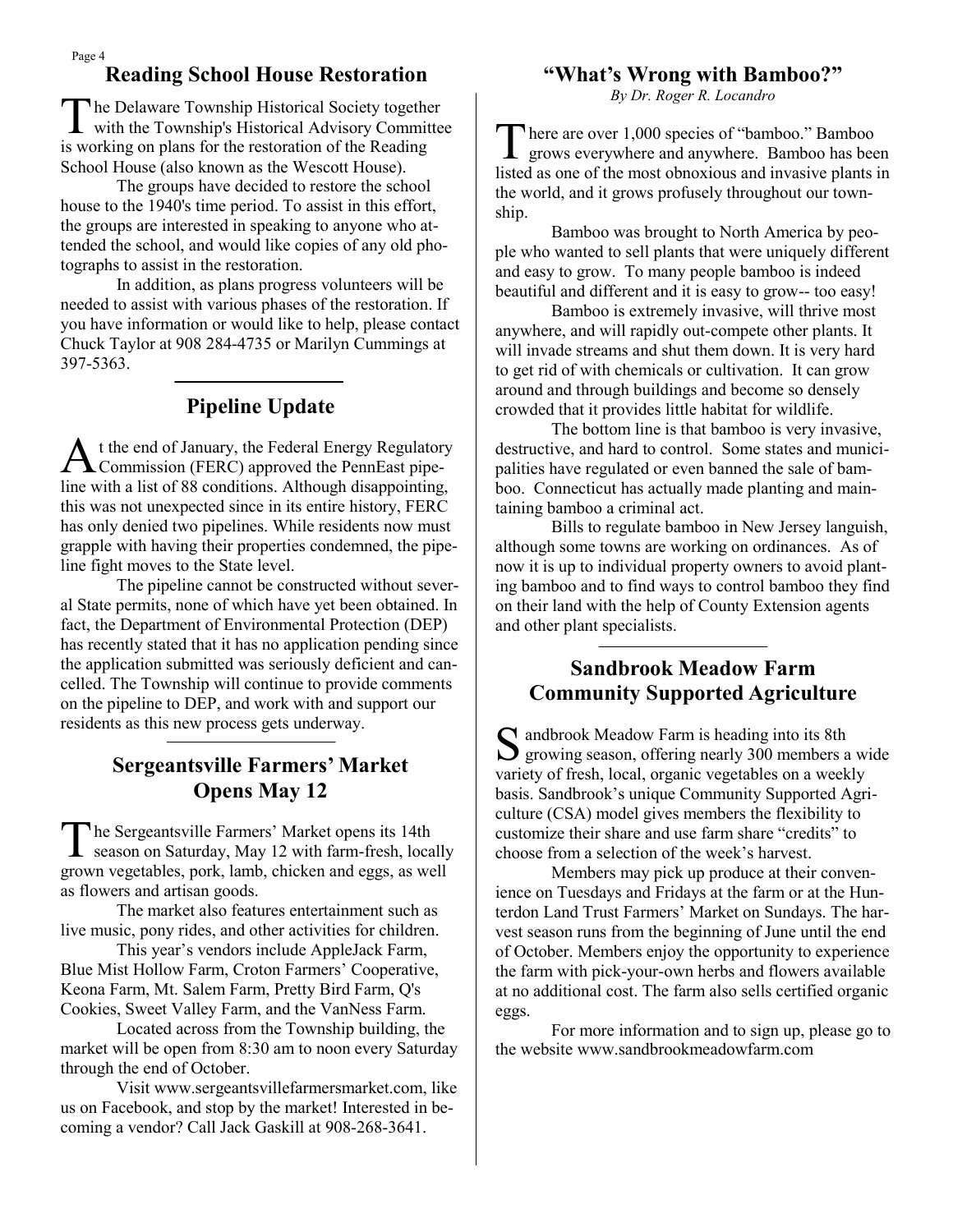# **Church Corner**

#### **Amwell Church of the Brethren**

40 Sandbrook Headquarters Rd, Stockton, NJ Tel: 609-397-4842; Web: www.amwell.org

March 30, 7:00 pm: Good Friday service **April 1, 6:00 am:** Easter sunrise service followed by breakfast and a 9:00 a.m. service with communion. Come to one or come to all!

**April 20-21, 9:00 am - 1:00 pm:** Busy Bee spring rummage sale. Lots of great items! **May 3, 7:00 pm:** National Day of Prayer service

Wednesday night Bible study at 7:00 p.m. Come and journey through the book of Acts with us. Friday night youth group at 7:00 p.m. Something new is always being planned! Sunday School at 9:15 a.m. and Worship service at 10:15 a.m. Listen on Sunday at 7:30 a.m. on

WDVR 89.7fm to a previous week's message.

**Sergeantsville United Methodist Church**

624 Rosemont Ringoes Rd., Stockton, NJ Tel: (609) 397-2333; www.sergeantsvilleumc.com Facebook: Sergeantsville United Methodist Church

**March 25:** Palm Sunday. Join us for worship at 9:00 or 11:00 a.m. for a traditional service with Palm Branches as we prepare ourselves to journey with Jesus during Holy Week.

**March 29, 7:00pm:** Holy Thursday. Join us for a reflective service including Communion where we consider the last moments Jesus spent with his disciples before going to the garden of Gethsemane.

**March 30:** Good Friday. Join us for a service of hymns and readings as we consider the events of Good Friday and what it means to us as followers of Jesus.

**April 1, 9:00 & 11:00am:** Easter Sunday. Christ is risen and it's no joke! Join us as we celebrate the miracle of the empty tomb and the good news for us at Easter.

Worship weekly, Sundays at 9:00 a.m. & 11:00 a.m. There is a children's time followed by Sunday School during the 11:00 a.m. service.

#### **Children & Youth Activities**

**Club 3:16:** Our elementary school youth group meets weekly on Wednesdays from 4 to 5 p.m. We will be starting up again mid September. Check Facebook or our website for information and dates.

Ignite: Our older elementary/middle school youth group meets throughout the year. Check our Facebook page or website for our latest meeting dates.

#### **Cornerstone Christian Church**

226 Locktown-Sergeantsville Rd, Stockton, NJ Tel: 908-237-5227 Web: www.ccc-hc.org Email: pastor-keith@ccc.hc.org

Sunday Worship Service at 10:30 a.m. Sunday School for all ages beginning at 9:15 a.m.

#### **Sandy Ridge Baptist Church**

47 Sandy Ridge Road, Stockton, NJ Tel: (609) 397-0371; sandyridgechurchnj@gmail.com Facebook: Sandy Ridge Community American Baptist Church

**March 17, Sat., 9:00am-1:00pm:** Annual Flea Market & Bake Sale including light lunch featuring homemade soups. Table rental available \$18.00. Contact Gail at 908- 782- 2049

**March 30, 7:30pm:** Good Friday

**April 1, 10:00am:** Easter Sunday. Children's Egg Hunt. 11:00 a.m. Worship Service including choir music.

Weekly Sunday Worship Service at 11:00 a.m. Sunday School held during the worship service, all ages welcome Bible Study every Wednesday at 7:30 p.m.

# **Open Space Update and Invitation**

O pen Space preservation in Delaware Township in 2017 had a year of highs and lows. The long process of purchasing the Reimer property in order to expand Dilts Park had just been celebrated when the news of the sudden passing of Coordinator Jim Borders brought great sadness. His dedicated service to many causes made Delaware Township a better place to live. He serves as an inspiration to keep Delaware Township's long history of land preservation going.

If you or anyone you know has interest in preserving their own piece of the Township, the Hunterdon County Planning Department has set a deadline of April 26 for the spring round of applications for preservation. Please contact Bob Hornby at OpenSpaceDT@gmail.com or stop by the Town Hall on Wednesdays for more information.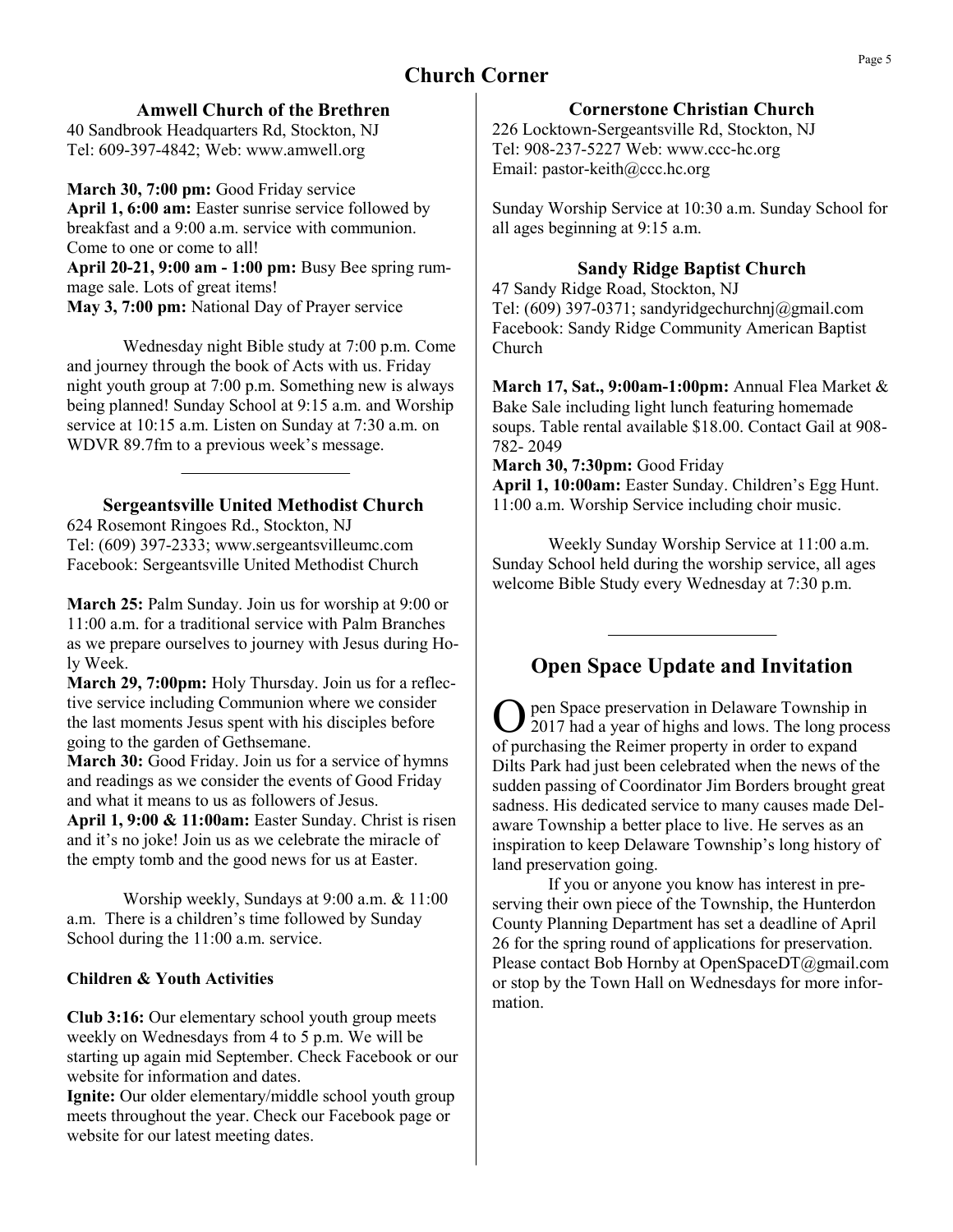# **Community Calendar**

**Township Committee:** 7:30 p.m. Monday - 3/12, 3/26, 4/9, 4/30, 5/14, 5/29

**Planning Board:** 7:30 p.m. Tuesday - 3/6, 4/3, 5/1

**Board of Health:** 7:30 p.m. Monday - 3/5, 4/2, 5/7

**Open Space Committee:** 7:30 p.m. Monday - 3/19, 4/16, 5/21

**Agricultural Advisory Committee:** 7:00 p.m. Tuesday  $-3/6$ ,  $4/3$ ,  $5/1$ 

**Board of Adjustment:** 7:30 p.m. Thursday - 3/8, 4/12, 5/10

**Recreation Commission:** 7:30 p.m. Monday - 3/5, 4/2, 5/7

**Environmental Commission:** 7:30 p.m. Wednesday - 3/21, 4/18, 5/16

**D.T.M.U.A.:** 7:30 p.m. Thursday - 3/1, 4/5, 5/3

**Shade Tree Commission:** 7:30 p.m. Thursday -3/22, 4/26, 5/24

**Historic Advisory Committee:** 7:30 p.m. Wednesday - 3/14, 4/11, 5/9

**Newsletter Committee:** Quarterly

**Recycling Depot:** Open every weekday from 8 a.m. to 3 p.m. at the Township Garage on Rt. 523. Call Recycling Coordinator Kathy Klink at 609-397-3240 Ext. 208 with any questions.

### **Senior Citizens**

eetings at Sergeantsville Volunteer Fire Company. For membership info, call President Sandra Krahling at 609-397-0145. For trip information call Dottie Kurzenberger at 908-782-0635 or Dorothy Gilde at 609-397-2097. **Meetings:** All meetings start at 1:00. March 7, April 4, May 2, and June 6.

**Trips: June 21:** To Hunterdon Hills Playhouse to see My Gal Patsy. Starts at 11:00am and you must provide your own transportation to and from the theater. \$61.50 for show and meal.

### **2017 Holiday Decorating Contest Winners**

C **T** ongratulations to the winners of the Holiday Deco- $\alpha$  rating Contest. The homes are located at:

**Grand Prize:** 406 Sergeantsville Rd. **1st Place:** 48 Raven Rock Rd. **2nd Place:** 629 Rosemont Ringoes Rd. **3rd Place:** 93 Sandbrook Headquarters Rd.

## **Towpath Trek**

T he second annual Scenic Byway Towpath Trek will be held on March 17, 2018 from 8:30 to 11:30 a.m. Join the Delaware Township Environmental Commission and Bull's Island Recreation Area for a morning of sights and sounds, work and wandering! We are going to do litter pick-up along the towpath, between Prallsville Mill and Bull's Island, and beyond. Meet at the front parking lot at Bull's Island, on Route 29. We start with refreshments and an orientation by group leaders.

Registration is limited! Contact Kathy Klink at 609-397- 3240, ext. 208; or kklink@delawaretwpnj.org; or visit the Delaware Township website, delawaretwpnj.org. If you are interested in being a group leader, use the same contact info.

### **Books for the Homebound**

The Friends of the Hunterdon County Library hav<br>an outreach program that provides books to any The Friends of the Hunterdon County Library have Hunterdon County Resident who is homebound for whatever reason - age, illness, injury, pregnancy, etc. It is not necessary to be a member of the library to receive books through this program. Once a request is made, a volunteer will deliver the books and then return them to the library on or before the due date. If the homebound individual does not have a specific title in mind the outreach volunteer will make a selection based upon the individual's interests. If you are homebound or know a Hunterdon county resident who is and who might be interested in this program you can either e-mail the Friends at fohclfriends $@g$ mail.com or call the library reference desk at 908-788-1434.

### **Waterway Cleanup**

G et active for a cause! The Raritan Headwaters<br>Sociation Waterway Clean Up will be held on et active for a cause! The Raritan Headwaters As-April 14, 2018 from 8:30 to 11:30 a.m. Participants will meet at the Amwell Brethren Church at 8:30 a.m. to get materials and a light morning snack before cleaning up the Third Neshanic River, which runs along Dunkard Church Road. Adult chaperones are needed (arrive at 8am) and can earn some sponsorship for their favorite organization, such as Boy Scouts, Girl Scouts, 4-H groups, etc. Waterway Clean Up shirts, gloves and bags will be provided. Join us for a breakfast snack and pizza lunch! Contact information: Kathy Klink, 609-397- 3240, ext. 208 or kklink@delawaretwpnj.org.

#### **All meetings are at Town Hall unless otherwise noted.**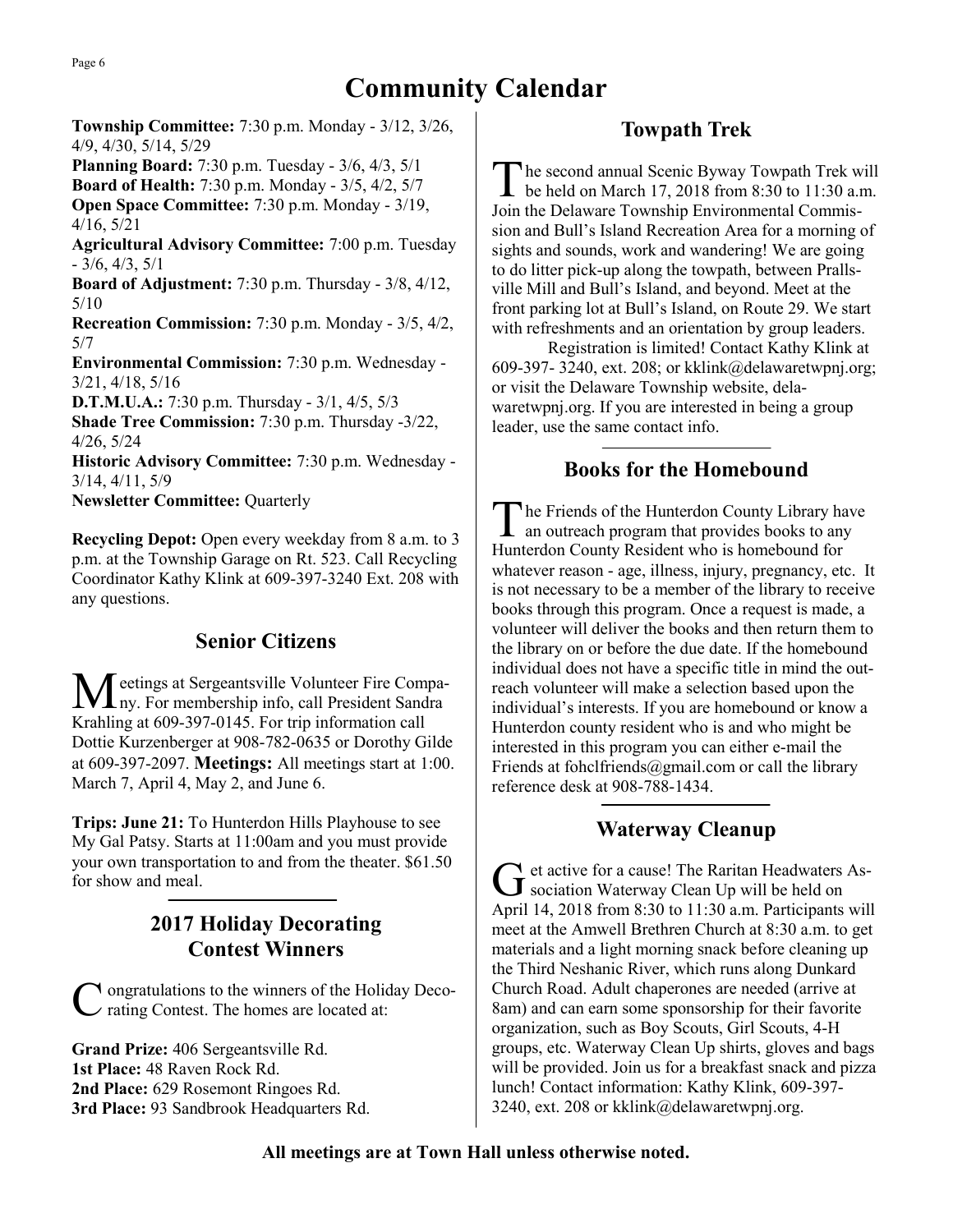### **Volunteer Opportunities: Fire and EMS**

#### **Sergeantsville Volunteer Fire Company**

The SVFC is always looking for new members. They are seeking Firefighters, Junior Firefighters (16 & 17) he SVFC is always looking for new members. They years old), Fire Police, and Associate members who assist in non-firefight-ing functions. If you have an interest in joining in any capacity, please email chief@sergeantsville.org, or leave a message at 609-397- 3369.

The SVFC can also be supported by attending the various fundraisers it holds. The fire company's breakfasts will be held on the following Sundays from 7:30 until 11:30 a.m: March 11, April 22 and May 20. There will also be a Fishing Flea Market held on Sunday, March 18 from 9:00 a.m. until 3:00 p.m. The Mother's Day flower sale at the firehouse will be held Friday, May 11 and Saturday, May 12, 2018. The Memorial Day raffle will be May 23 at 7:00 p.m.

#### **Delaware Township Emergency Medical Services**

D id you know Delaware Township is served by two rescue squads? Areas north of the intersection of 604 and 523 are served by the Flemington-Raritan First Aid and Rescue Squad, and areas south of the intersection are served by the Lambertville-New Hope Ambulance and Rescue Squad.

Both squads are always looking for volunteers to help serve the community. From emergency medical technicians (EMTs) to water rescue, heavy rescue, and K-9 search and rescue, there are multiple ways a volunteer can help.

The Lambertville-New Hope Ambulance and Rescue Squad also has opportunities for banquet hall rentals. For more information on joining the Lambertville -New Hope Ambulance and Rescue Squad or banquet rental inquiries, please call (609) 397-0945 or visit www.lnhars.org.

For more information on joining the Flemington-Raritan First Aid and Rescue Squad please call (908) 782 -6103 or visit www.frfars.org.

### **JCPL Meeting to be Scheduled**

The Township Committee is planning to schedule a<br>public meeting with JCP&L representatives to again he Township Committee is planning to schedule a discuss service issues within the Township. The date of the meeting has not yet been set.

Please check the Township website or the next newsletter for the date and time.

# Catch up and Clean Up: Page 7 **"Shred" the Word**

 $\int$  ay 19, 2018 – 8:00 am to 11:00 am rain or shine. **I** Bring your shredding, for Assure Shredding on Saturday, May 19th and help us celebrate Delaware Township, a NJ Clean Community! For the shredder, \* NO plastic

\* NO more than 10 boxes per carload

- \* NO need to remove staples and paper clips
- \* NO carbon (Do you know what that is?)

Also, find out about neighborhood clean-ups. We will be distributing clean-up kits for neighborhood cleanups. You can clean up in your own neighborhood at your convenience! We will provide the clean-up kits and instructions. You can also find out what Clean-Up events are scheduled for the year.

Questions? Contact Kathy Klink, kklink@delawaretwpnj.org or 609-397-3240, ext. 208

### **2018 Household Clean-Up Days**

C lean-up days will be held at the Township Garage,<br>816 Sergeantsville Road, from 8:00 to 11:00 a.m. on lean-up days will be held at the Township Garage, the following dates: April 21 and June 16. Permits, available at the Police Department Building three weeks prior to the clean-up day, are required.

Proof of residency and the license plate number of the vehicle to be used are required. Residents must unload their vehicle but help with heavy items will be available.

Among the acceptable items are: Air conditioners, dehumidifiers, refrigerators with and without freon, propane tanks, metals of all types, building materials limited to one-half of a standard pickup truck load and not exceeding four feet in length.

Items not accepted include: Electronic and entertainment equipment, paint (water-based and oil), household garbage, hazardous waste (gasoline, chemicals, explosives, etc.), animal carcasses, stumps, large tree or plant tree debris.

For more information call the Township - (609) 397-3240.

### **County Senior Art Show**

Enter your artwork, sculptures, or woodcarvings in the 44th annual Hunterdon County Senior Citizens Art  $\Gamma$  nter your artwork, sculptures, or woodcarvings in the Show. Registration Date – April 20, 2018. Time – 10 a.m. – 2 p.m. Information can be obtained by calling Division of Senior Services 908-788-1361